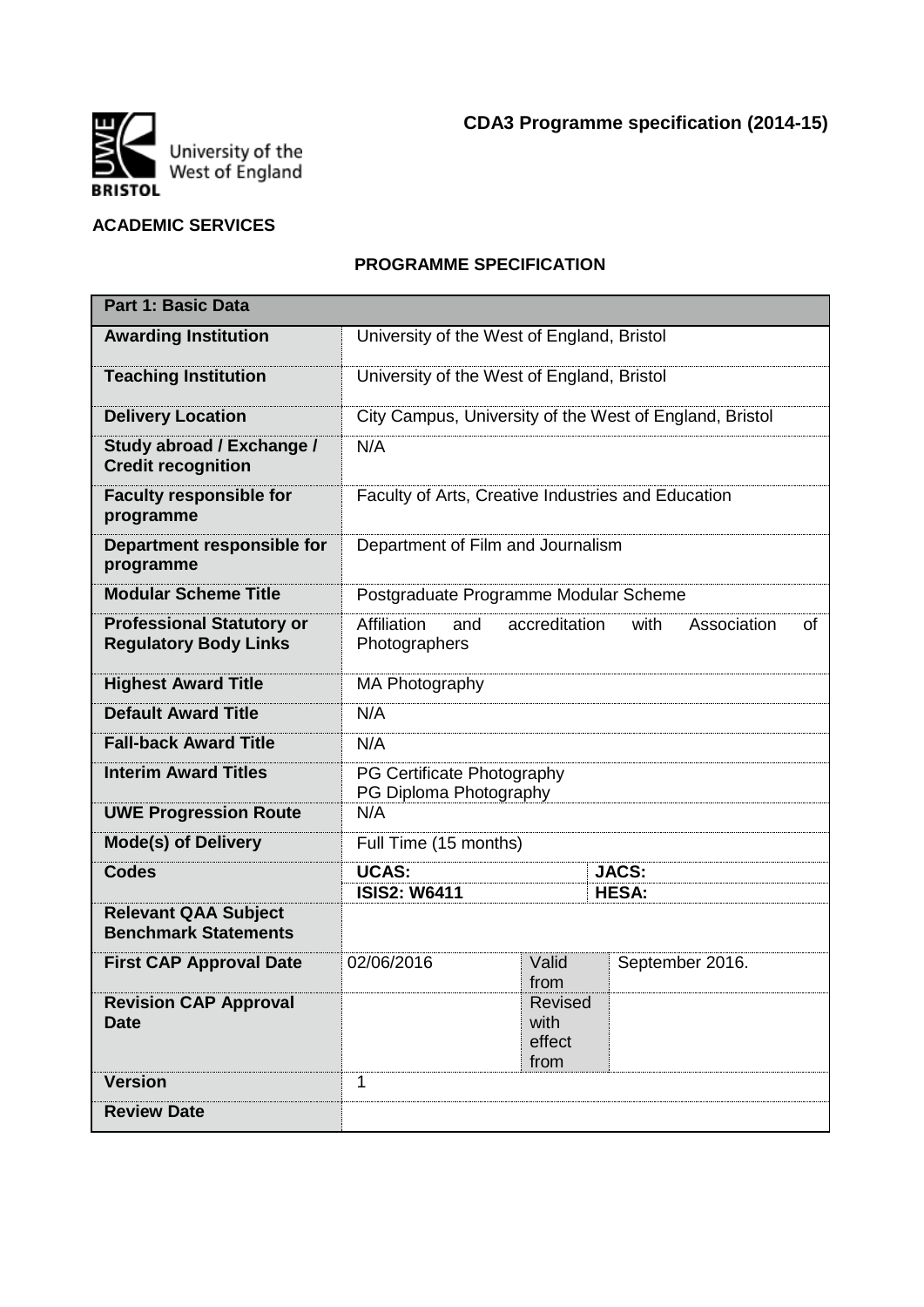# **Part 2: Educational Aims of the Programme**

Designed in collaboration and consultation with industry partners, the course aims to deliver high quality teaching across a range of photographic practice that embraces creative, critical and technical approaches. Building on the existing AOP (Association of Photographers) and Creative Skillset accredited undergraduate course, this practice-based programme is designed and delivered by academics with extensive experience in the creative industries and the practices of photography across a broad range of disciplines. Through the formation of the programme's own unique 'Collective', students will be provided with innovative frameworks for collaborative practice in professional contexts. Students graduating from the course will have satisfied their creative photographic potential and be able to channel this success into a range of appropriate discourses.

# *Broad Aims*

The broad aims of this course are;

- to enable students to critically engage with photography/photographic art as a form of independent practice and develop an advanced body of work
- to provide a broad range of learning experiences within a structured, practice based curriculum
- to develop a systematic and comprehensive knowledge and understanding of the critical and professional context in which students' practice is situated
- to provide input from a range of creative industry experts in the delivery of the curriculum and feedback related to assessable outcomes
- to equip students with a wide range of critical, creative and practical skills relevant to their stated aims, objectives and future ambitions that meet the needs of the photography industry and wider media
- to provide students with knowledge, understanding and practical experience of professional contexts and the demands of the creative industries
- to equip students with knowledge, abilities and methods creative, conceptual, theoretical, technical and organisational
- to enable students to propose, research and develop original projects formulated from an independent critical perspective
- to enable students to develop critical perspectives on issues, debates, theories and practices in the field of contemporary photographic production

# *Specific Aims*

The specific aims of this course are;

- to provide students with an opportunity to develop a range of skills to a professional standard appropriate to their chosen specialist field of photographic practice via a curriculum that focuses on innovative frameworks for producing and disseminating work; design and book publication; exhibiting (installation and curating); commercial production.
- to develop students research skills and methods in order to support the development of a long term sustainable photographic practice
- to develop students' abilities in critical reflection, equipping them to develop their practice through a process of research, reflection and evaluation and to engage with insights and current contexts within photographic practices
- to contextualise and inform practical project work in relation to established and innovative processes
- to provide students with the experience of working on a range of live and collaborative projects that focus on the development of technical, creative and critical skills
- to enable students to work autonomously in order to resolve and disseminate outcomes in the public domain a body of work that demonstrates originality, visual impact and critical reflection.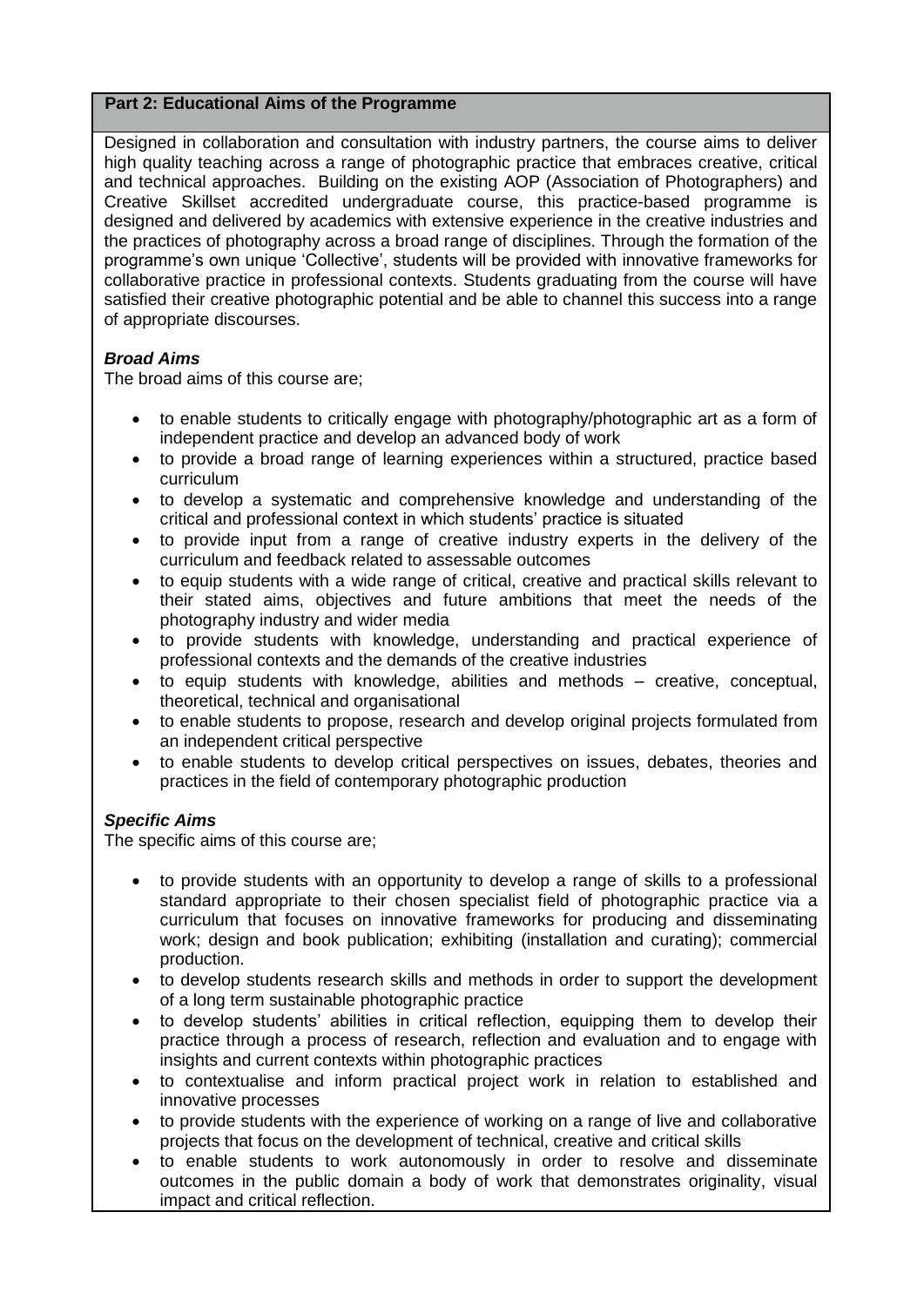## **Part 2: Educational Aims of the Programme**

- to prepare students for entry into the industry through the focus on professional practice within the modules
- to further develop the research culture around the discipline of photography in the Department and wider University and to prepare students for higher study at doctoral level

## **Special Features:**

Taught by award-winning professional photographers and leading academics, this distinctive practice-based MA offers a highly supportive, academic and technical excellent environment.

Relevant to undergraduates from a broad range of disciplines wishing to focus on photography and professionals already working in the field who want to enrich their practice, the programme will enable students to explore their passion for the medium, underpin their practice with relevant theory and contextualise it within professional environments, such as research, education, exhibition, curation, project management, marketing, art direction, publishing and design.

Through a substantial programme of creative practice, intensive study and engagement with professional partnerships, students will discover the diverse applications of photography and deepen their understanding of the discipline. Students will develop lines of enquiry, researching, testing and contextualising their ideas. As well as producing an original body of work on their chosen theme, they will build the skills to disseminate their work via outward facing networks and events. The course will also provide innovative frameworks for collaborative practice in professional contexts; students will be offered the opportunity to create and work within their own photographic collective and explore different methods of dissemination their practice on a global scale in order to connect with the international photographic community

In addition, postgraduate students will automatically become associate members of the newly formed Bristol Photography Research Group based at UWE, a multidisciplinary network dedicated to exploring a broad understanding of photographic practices and the complex role photography plays in contemporary society.

#### **Programme requirements for the purposes of the Higher Education Achievement Record (HEAR)**

An MA Photography graduate will be self reliant and connected by developing their abilities to network with industry partners and forging their own creative identity which is a crucial requirement for a self-employed photographer in any field. Through the shared management of a bespoke industry facing 'photographic collective' this graduate will be ready and able to develop their practice to a professional level. An enterprising graduate is one of the key characteristics of the course, as they will have studied with academic staff, guest speakers and leading figures in the photographic industries in how to develop their practice to maximize employability and gain credible commissions. Due to the ethical considerations this graduate will encounter and respond to proactively during the course, they will be globally responsible in their day to day working life, and have the acumen to make considered decisions on how their practice engages with and incorporates a diverse range of public and working communities. Based on the new digital technologies that are available on the course, this graduate will be future-facing and digitally proficient, enabling him or her to confidently adapt to new developments and environments in the dynamic and ever-changing creative industries.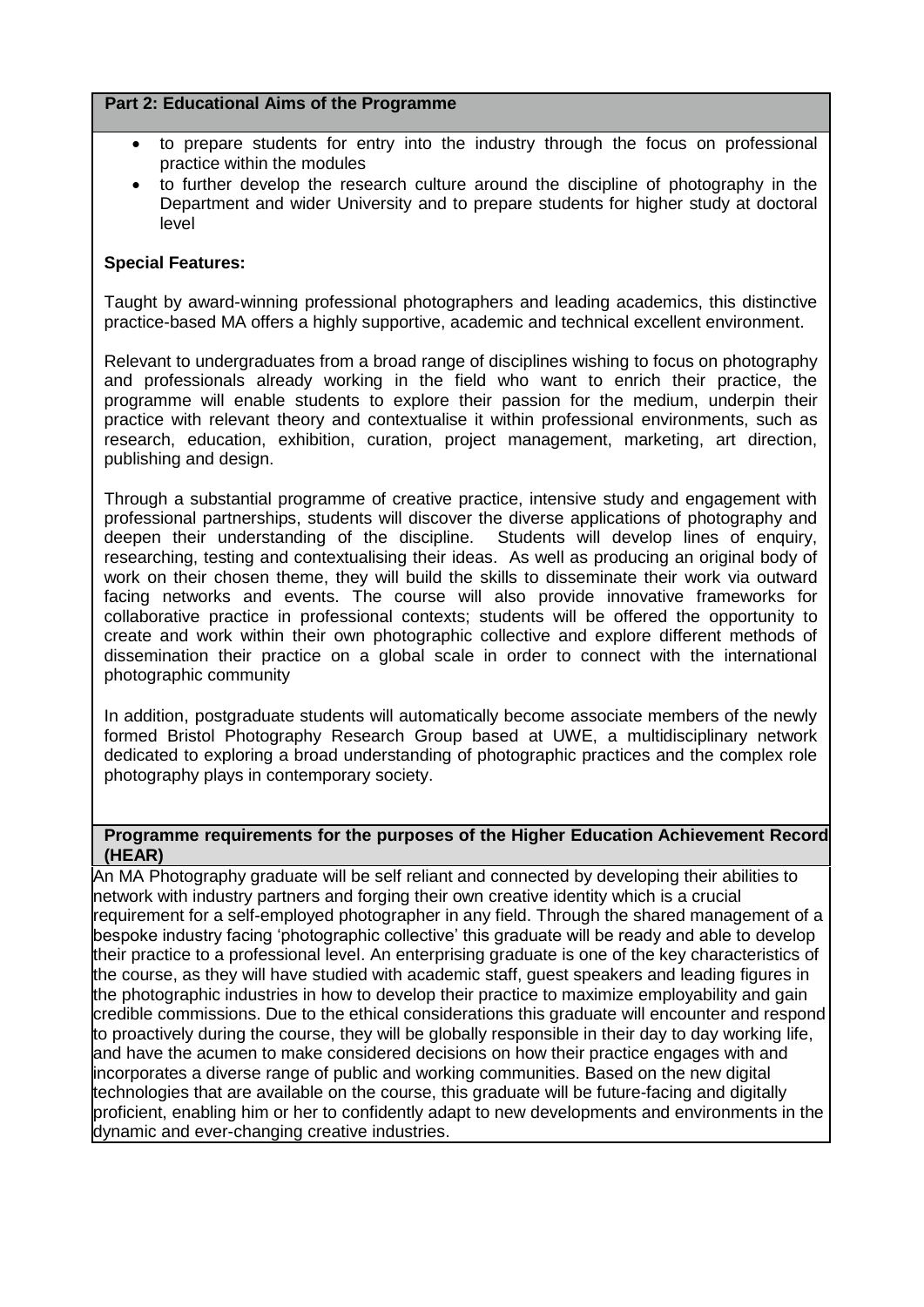# **Part 3: Learning Outcomes of the Programme**

The award route provides opportunities for students to develop and demonstrate knowledge and understanding, qualities, skills and other attributes in the following areas:

# **A. Knowledge and Understanding (subject specific)**

- 1. Theoretical frameworks and historical and contemporary context relevant for their photographic practice;
- 2. A range of research, information literacy and interpretative and analytical sources and methods appropriate to the study and practice of photography;
- 3. Historical and contemporary practices in photography and wider media production;
- 4. Key creative processes and practices employed in the development and production of still and moving image work;
- 5. Key methodologies for disseminating still and moving image work, including the devising, execution and evaluation of commissions, exhibitions and other means of distribution including online platforms;
- 6. Contemporary photographic business, roles and requirements in professional practice, including editorial, production and technical skills relevant to the medium;
- 7. The role and potential of new technological, social and cultural developments in disseminating photographic practices;
- 8. Fields of interdisciplinary practice related to subject specific knowledge and understanding.

# **B. Intellectual Skills (generic)**

- 1. Critically assess, evaluate and contextualize their own and others' practice, demonstrating awareness of appropriate specialist and advanced technical, professional and/or research skills;
- 2. Demonstrate through clear, fluent writing and verbal presentation, how subject knowledge and understanding has informed the approach, development and formulation of projects;
- 3. Identify and contextualize key questions, issues and theoretical debates in relation to practice;
- 4. Demonstrate innovative research skills that enable enhancement of a practice-led photographic project, including the ability to identify and review relevant texts and resources and to organize, consolidate, critically evaluate and synthesis a range of information, knowledge and evidence;
- 5. Critically analyse and develop frameworks for understanding and responding to ever changing situations and contexts in the practice of photographic media;

# **C. Subject/Professional/Practical Skills (subject specific)**

- 1. Research and develop innovative photographic projects that demonstrate clarity of intention, rigor and inventiveness;
- 2. Design and create photographic projects demonstrating acquisition of appropriate technical skills, skillful execution and visual impact;
- 3. Present photographic projects through appropriate modes of dissemination, demonstrating a critically informed understanding of audience and context;
- 4. Work both autonomously and as part of a team in the production and dissemination of photographic projects;
- 5. Production skills, methods and processes that relate to industry production practice;
- 6. Access and utilize a wide range of resources and facilities necessary for the successful completion of project work.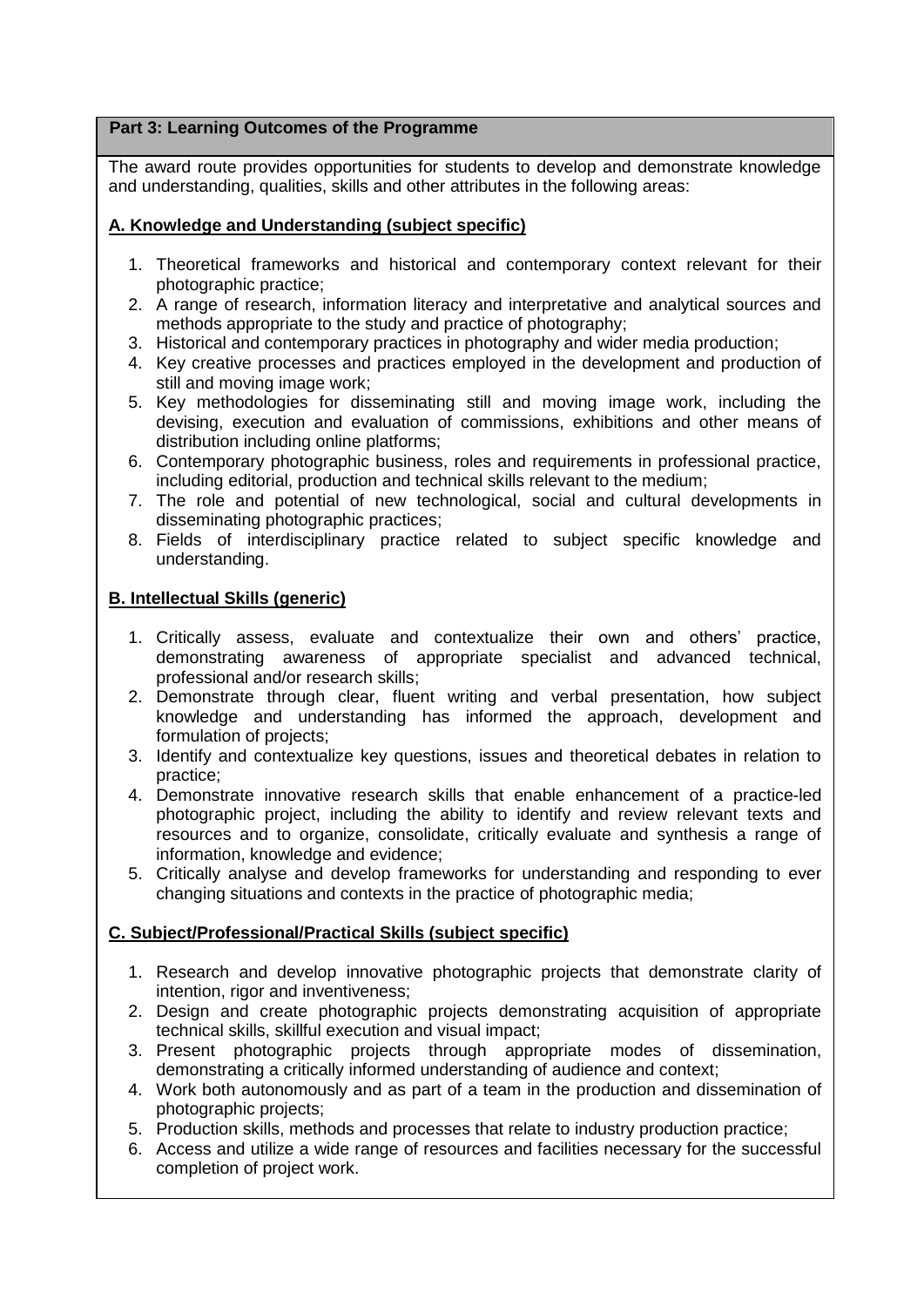**Part 3: Learning Outcomes of the Programme**

### **D. Transferable Skills and other attributes (generic)**

- 1. Ability to research topics of interest, making use of a wide range of academic and nonacademic resources across a range of disciplines;
- 2. Engage confidently in debate and discussion with peers, stakeholders, clients and potential employers, and negotiate and network effectively;
- 3. Work effectively and collaboratively with peers on student-initiated tasks and demonstrate innovative approaches to production and problem-solving within a team;
- 4. Manage time and work effectively within given, agreed and self-developed limits;
- 5. Flexible and adaptable skills to deal with challenging and unpredictable situations, demonstrating problem solving, ingenuity and resourcefulness;
- 6. The ability to reflect upon and offer criticism in a professional context;
- 7. The ability to develop and implement strategies for personal and professional progression;
- 8. The use and development of appropriate hardware, software, IT skills and new technologies;
- 9. Increased autonomy and self-motivation with regard to academic study and professional practice, and improved ability to organize, self-direct and sustain the management of projects.

| <b>Learning Outcomes:</b>                                                                                                                                     | Module No: UALN7D-30-M<br>Enquiry and Context | Module No: UALN6X-30-M<br>Practices<br>Developing | Module No: UALN6W-60-M<br>Consolidating Practices | Module No: UALN6Y-60-M<br>Professional Contexts<br>Dissemination in |
|---------------------------------------------------------------------------------------------------------------------------------------------------------------|-----------------------------------------------|---------------------------------------------------|---------------------------------------------------|---------------------------------------------------------------------|
| A) Knowledge and understanding of:                                                                                                                            |                                               |                                                   |                                                   |                                                                     |
| frameworks and historical<br>Theoretical<br>and contemporary context relevant for<br>their photographic practice                                              | X                                             | X                                                 |                                                   | X                                                                   |
| A range of research, information literacy<br>and interpretative and analytical sources<br>and methods appropriate to the study and<br>practice of photography | X                                             | X                                                 | X                                                 | X                                                                   |
| Historical and contemporary practices in<br>photography and wider media production                                                                            | X                                             | X                                                 | X                                                 | X                                                                   |
| Key creative processes and practices<br>in<br>the<br>development<br>employed<br>and<br>production of still and moving image work                              |                                               | X                                                 | X                                                 | X                                                                   |
| Key methodologies for disseminating still<br>and moving image work, including the                                                                             | X                                             | X                                                 | X                                                 | X                                                                   |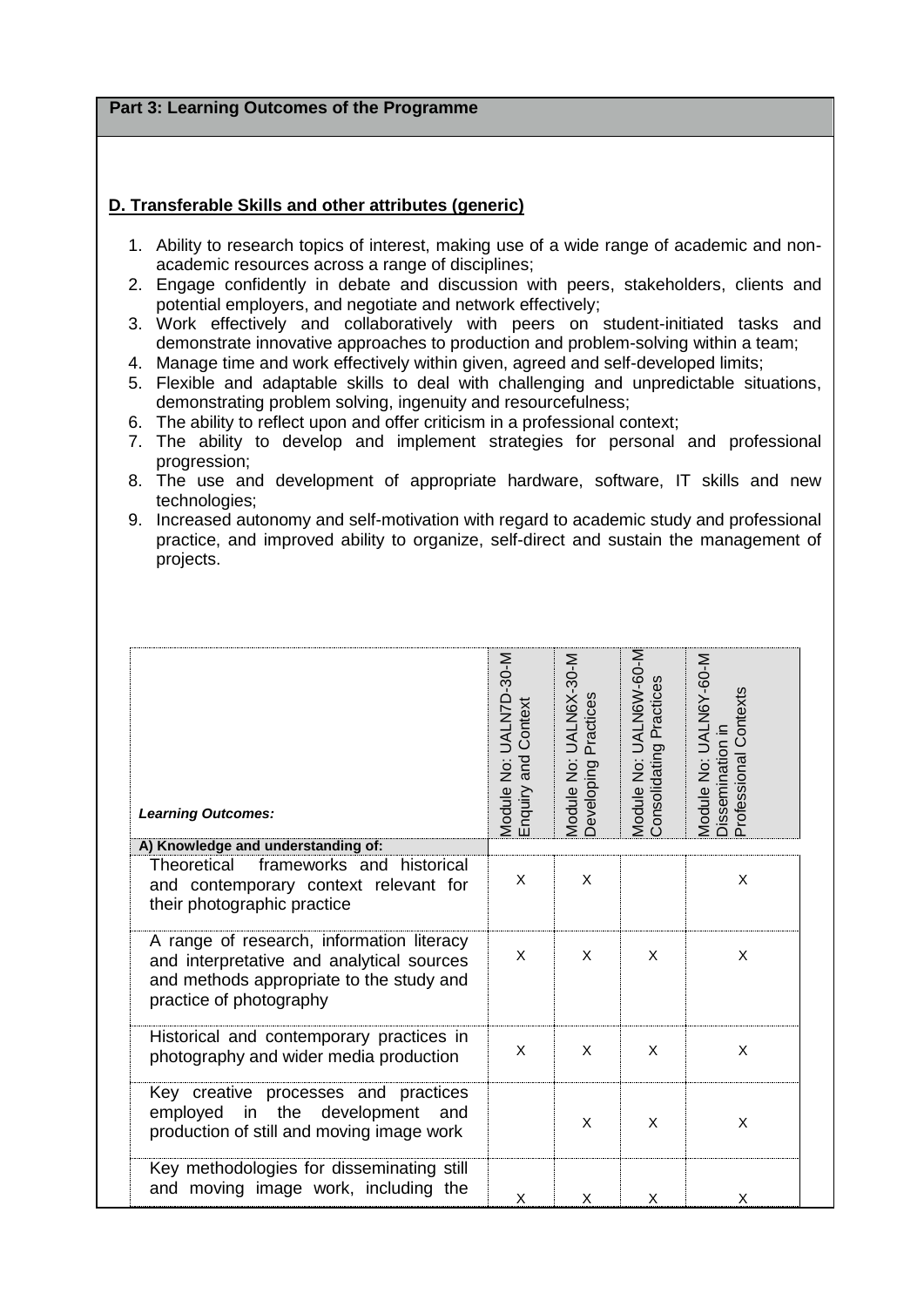| Part 3: Learning Outcomes of the Programme                                                                                                                                                                                                                                                                        |              |              |   |                |  |
|-------------------------------------------------------------------------------------------------------------------------------------------------------------------------------------------------------------------------------------------------------------------------------------------------------------------|--------------|--------------|---|----------------|--|
| devising, execution and evaluation of<br>commissions, exhibitions<br>and<br>other<br>means of distribution including online<br>platforms                                                                                                                                                                          |              |              |   |                |  |
| Contemporary photographic<br>business,<br>roles and requirements in professional<br>practice, including editorial, production<br>and technical skills relevant to the<br>medium                                                                                                                                   | $\mathsf{X}$ | X            | X | X              |  |
| and<br>role<br>potential<br>The<br>of<br>new<br>social<br>technological,<br>and<br>cultural<br>developments<br>disseminating<br>$\mathsf{in}$<br>photographic practices                                                                                                                                           | X            | X            | X | X              |  |
| Fields of interdisciplinary practice related<br>subject specific knowledge<br>to<br>and<br>understanding                                                                                                                                                                                                          | X            | X            | X | X              |  |
| (B) Intellectual Skills                                                                                                                                                                                                                                                                                           |              |              |   |                |  |
| Critically<br>evaluate<br>assess,<br>and<br>contextualize their<br>own and<br>others'<br>practice, demonstrating awareness of<br>appropriate specialist and advanced<br>technical, professional and/or research<br>skills                                                                                         | X            | X            | X | X              |  |
| Demonstrate through clear, fluent writing<br>and verbal presentation, how subject<br>and understanding<br>knowledge<br>has<br>informed the approach, development and<br>formulation of projects                                                                                                                   | $\mathsf{X}$ | $\mathsf{X}$ | X | $\pmb{\times}$ |  |
| Identify and contextualize key questions,<br>issues and theoretical debates in relation<br>to practice                                                                                                                                                                                                            | X            | X            | X |                |  |
| Demonstrate innovative skills that enable<br>enhancement<br>of<br>practice-led<br>a<br>photographic project, including the ability<br>to identify and review relevant texts and<br>resources and to organize, consolidate,<br>critically evaluate and synthesis a range<br>of information, knowledge and evidence | X            | X            | X | X              |  |
| Critically<br>analyse<br>and<br>develop<br>frameworks<br>for<br>understanding<br>and<br>responding to ever changing situations<br>and contexts in practice of photographic<br>media                                                                                                                               | X            | X            | X | $\pmb{\times}$ |  |
| (C) Subject/Professional/Practical Skills                                                                                                                                                                                                                                                                         |              |              |   |                |  |
| Research<br>innovative<br>and<br>develop<br>photographic projects that demonstrate<br>clarity of intention, rigor and inventiveness                                                                                                                                                                               |              | X            | X | X              |  |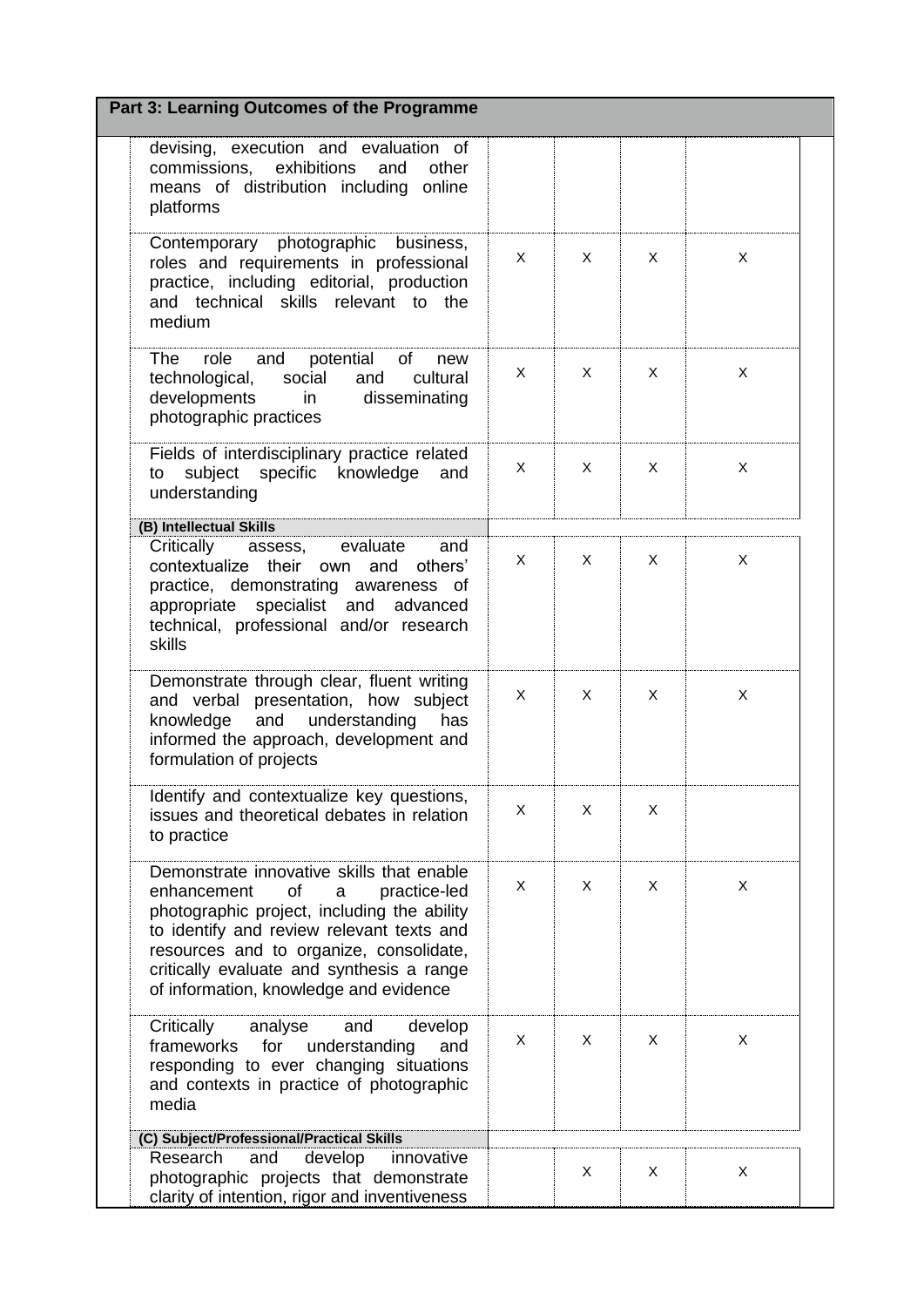| Design and create photographic projects<br>demonstrating acquisition of appropriate<br>technical skills, skillful execution and<br>visual impact                             | $\mathsf{X}$ | X              | X | X |
|------------------------------------------------------------------------------------------------------------------------------------------------------------------------------|--------------|----------------|---|---|
| Present photographic projects through<br>appropriate modes of dissemination,<br>demonstrating a critically<br>informed<br>understanding of audience and context              |              | X              | X | X |
| Work both autonomously and as part of a<br>team in the production and dissemination<br>of photographic projects                                                              |              | X              | X | X |
| Production skills, methods and processes<br>that relate to industry production practice                                                                                      |              | X              | X | X |
| Access and utilize a wide range of<br>resources and facilities necessary for the<br>successful completion of project work                                                    | $\mathsf{X}$ | $\mathsf{X}$   | X | X |
| (D) Transferable skills and other attributes                                                                                                                                 |              |                |   |   |
| Ability to research topics of interest,<br>making use of a wide range of academic<br>and non-academic resources across a<br>range of disciplines;                            | X            | $\pmb{\times}$ | X | X |
| Engage confidently<br>in<br>debate<br>and<br>with peers,<br>discussion<br>stakeholders,<br>clients and potential employers,<br>and<br>negotiate and network effectively      | X.           | X              | X | X |
| Work effectively and collaboratively with<br>peers on student-initiated tasks and<br>demonstrate innovative approaches to<br>production and problem-solving within a<br>team |              |                | X | X |
| Manage time and work effectively within<br>given, agreed and self-developed limits                                                                                           | X            | X              | X | X |
| Flexible and adaptable skills to deal with<br>challenging and unpredictable situations,<br>demonstrating problem solving, ingenuity<br>and resourcefulness                   | X            | X              | X | X |
| The ability to reflect upon and offer<br>criticism in a professional context                                                                                                 |              | X              | X | X |
| The ability to develop and implement<br>strategies for personal and professional<br>progression                                                                              |              | X              | X | X |
| The use and development of appropriate<br>hardware, software, IT skills and new                                                                                              |              | X              | X | X |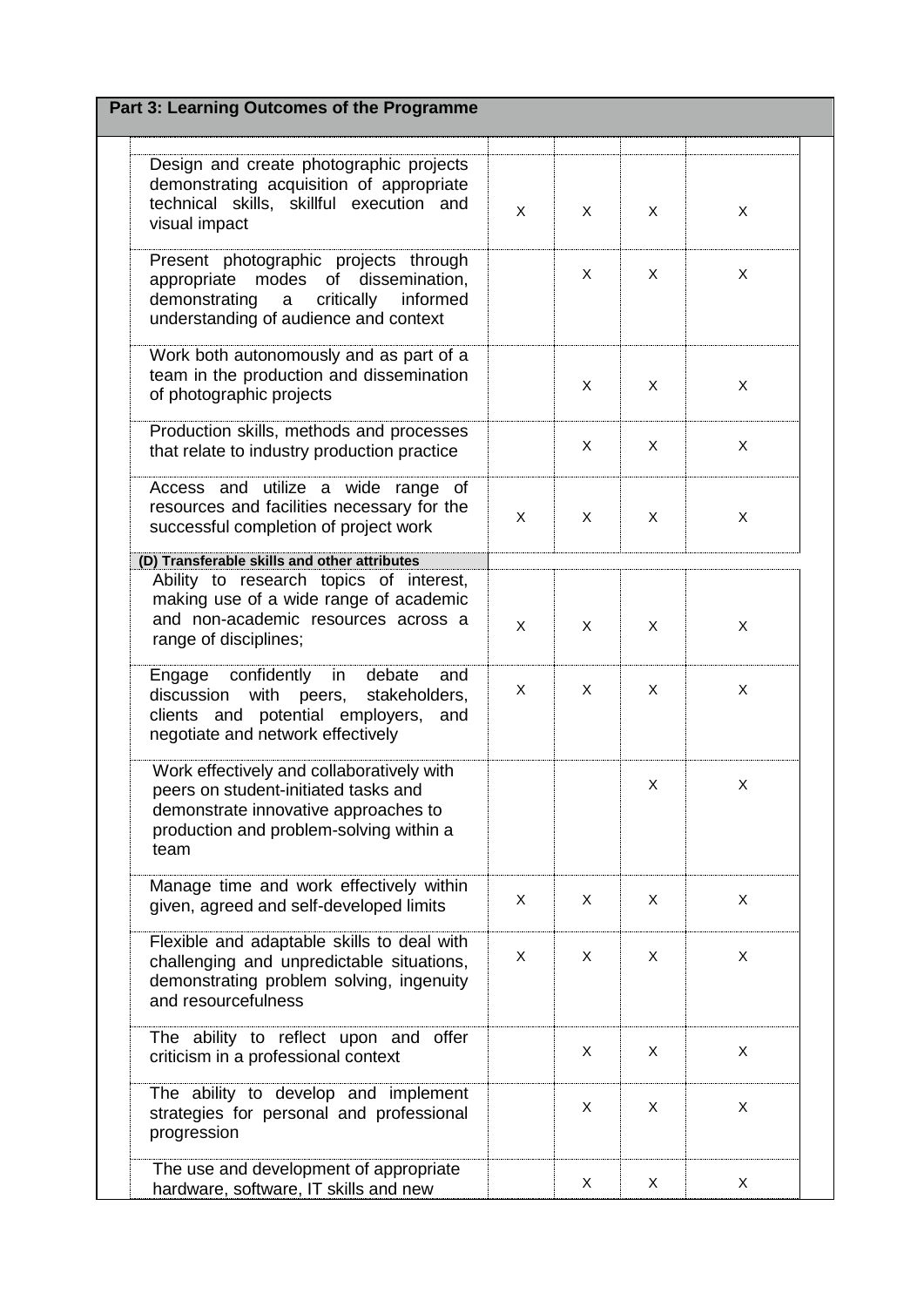| Part 3: Learning Outcomes of the Programme                                                                                                                                                                       |             |              |             |  |
|------------------------------------------------------------------------------------------------------------------------------------------------------------------------------------------------------------------|-------------|--------------|-------------|--|
| technologies<br>Increased autonomy and self-motivation<br>with regard to academic study and<br>professional practice, and improved ability<br>to organize, self-direct and sustain the<br>management of projects | $\mathsf X$ | $\mathsf{X}$ | $\mathsf X$ |  |
|                                                                                                                                                                                                                  |             |              |             |  |
|                                                                                                                                                                                                                  |             |              |             |  |
|                                                                                                                                                                                                                  |             |              |             |  |
|                                                                                                                                                                                                                  |             |              |             |  |
|                                                                                                                                                                                                                  |             |              |             |  |
|                                                                                                                                                                                                                  |             |              |             |  |

 $\overline{\phantom{a}}$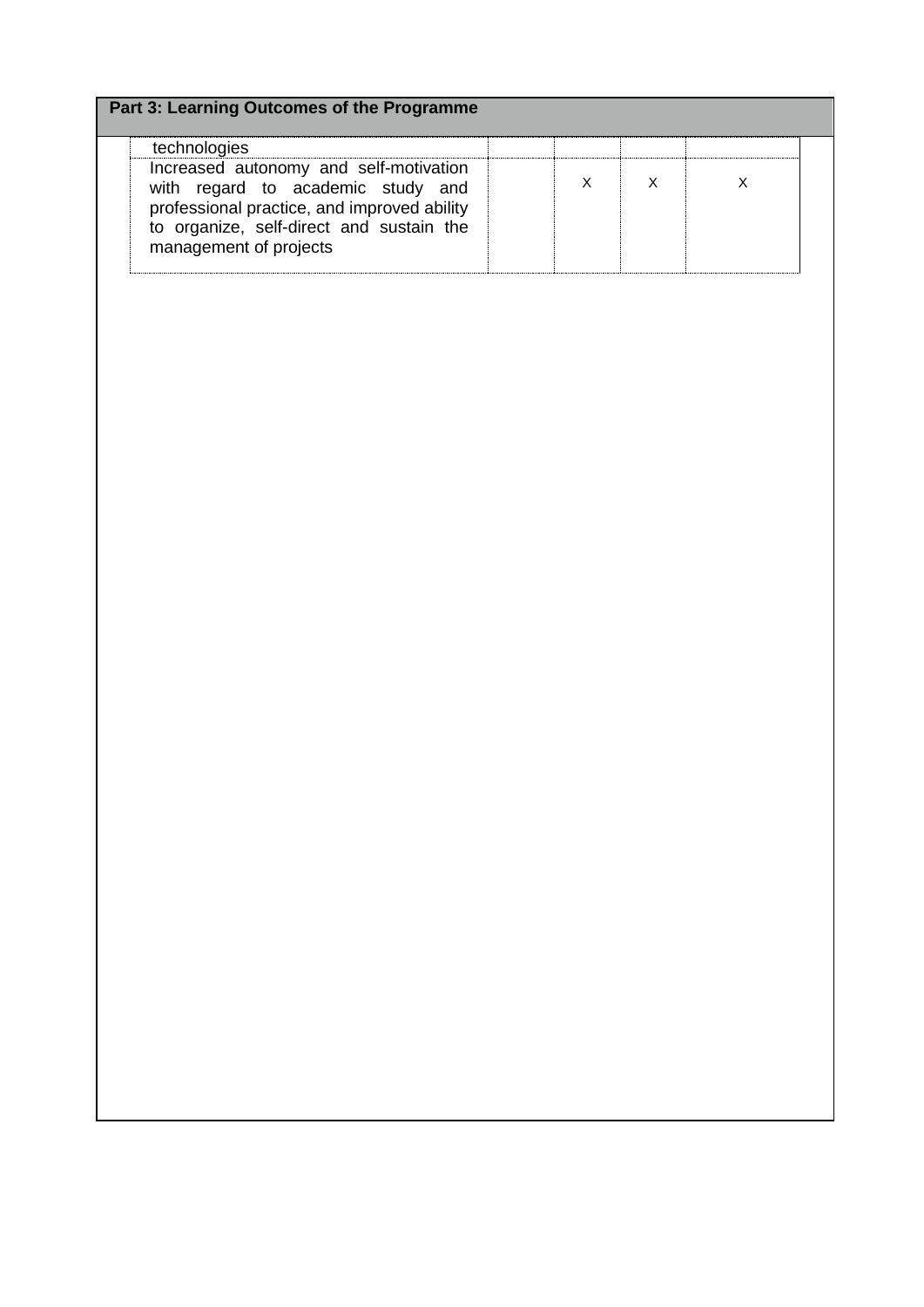#### **Part 4: Student Learning and Student Support**

#### **Teaching and learning strategies to enable learning outcomes to be achieved and demonstrated**

#### *Induction activities*

In advance of enrolment, students will receive a programme preparation pack that includes suggested reading lists. They will be expected to draw up a 'shopping list' of potential ideas and undertake initial research to determine whether these ideas could be developed further.

A series of programme inductions introduce students to the details of the course, its structure, delivery pattern, schedule, modes of teaching and learning. Students are introduced to academic staff, technical instructors and to student support staff. Specific inductions and workshops are provided to deal with issues of health and safety. There are also introduction sessions that acquaint students with a range of studio environments, the library service and centres of technical learning and research within the campus.

#### *Career planning and preparation*

In addition to the formal programme of practice based study, students engage in local and regional network events, research activities, participation in international photography festivals, live briefs, presentations to industry partners, the creation of a range appropriate self-promotion material including either a portfolio or photobook and website. This planning will enable students to be more globally aware and be able to access and engage in the international community networks existing within photography.

#### *Support for students with disabilities/additional needs*

Students on the programme benefit from UWE's facilities and support systems that ensure parity of learning experience to all students and assist with issues related to their educational needs, their broader student experience and wellbeing.

Contact time encompasses a range of face to face activities as described below. In addition a range of other learning activities will be embedded within the programme which, together with the contact time, will enable learning outcomes to be achieved and demonstrated.

On MA Photography, teaching is a mix of scheduled, independent and project-based learning.

**Scheduled learning** includes lectures, seminars, tutorials, project supervision, demonstration, practical classes and workshops and access to online resources; external visits and industryled master classes; work based learning; supervised time in studio/workshop. Scheduled sessions may vary slightly depending on the students' own project choices.

**Independent learning** includes hours engaged with essential reading, assignment preparation and completion.

**Work-based learning**: includes a period of practical work collaborating and/or assisting with an industry partner, live brief or industry initiated project.

## **Description of the teaching resources provided for students**

Six fully comprehensive photographic studio facilities, colour and B&W processing and darkrooms, medium and large format analogue and digital formats combined with professional standard digital workflow facilities, as well as full frame DSLR cameras and location lighting kits. Industry standard digital darkrooms featuring Adobe Creative Suite and Capture One software,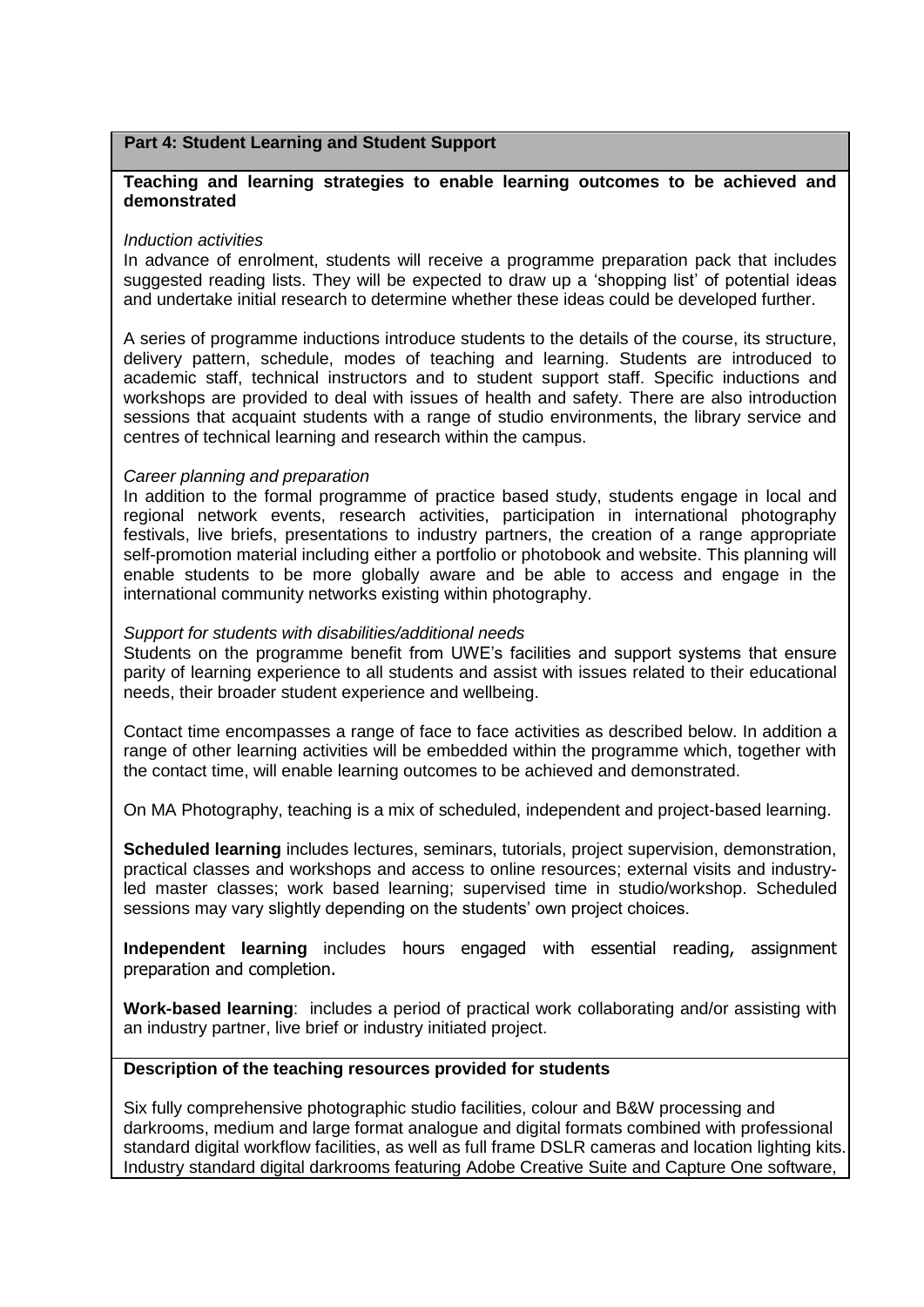## **Part 4: Student Learning and Student Support**

plus film scanning and large format printing capabilities.

Moving image resources based at the Media Centre and EPI Centre include full camera and audio recording equipment and software workshops in editing for video and audio. Bower Ashton Studios offers an excellent base within the City Campus, connecting teaching and learning with some of the creative and cultural organisations in Bristol. Bower Ashton also houses the main library supporting the creative and cultural industries as well as student support services.

#### **Description of any Distinctive Features**

This programme is a practice-based course accredited by the Association of Photographers that reflects the needs of the industry and places emphasis on employability, creative collaboration and independence. Links with industry, both local and national, are strong and long standing. The curriculum development process has been undertaken with industry partners who are active in the delivery of the programme through the provision of master classes, live briefs, commissions and the review of student work.

This programme addresses the creative process of developing and realizing a major body of work paying attention to research, exhibition and publication. Experimenting with different approaches and developing a major project to a professional level supported by discussion, lectures, seminars, workshops and tutorials. This balance enables students to establish themselves as rounded professionals who can formulate ideas in a sophisticated framework whilst also being able to communicate to others, both visually and verbally. Strong emphasis is placed on dissemination, enabling students to find creative ways to disseminate their work beyond the academic context and into the public arena.

Students will automatically become associate members of the UWE's Bristol Photography Research Group (BPRG), a multidisciplinary network dedicated to exploring a broad understanding of photographic practices and the complex role photography plays in contemporary society. The group is based in the Faculty of Arts, Creative Industries and Education within the university, and reaches across all subject areas, including the physical and social sciences, linguistics, education, law, business and health. The BPRG works with its members to apply for funding, conducts practice-based and written research projects, and works with partner organisations to maximise knowledge bases and impact. The group also stages conferences and talks, publishes books and papers, and organises other events to communicate ideas exploring broad aspects of photographic discourse. Through the new 'Photographic Dialogues' scheme, the group encourages multidisciplinary partnerships to be formed, to develop new conversations and ideas with the aim of inspiring future research projects, exploring the role of photography in all aspects of culture and society. The BPRG is associated with established Research Centres including the Centre for Moving Image Research (CMIR) and the Digital Cultures Research Centre (DCRC). Events organized by group members have featured contributions from *Magnum Photos, Art & Commerce, The Guardian, FT Weekend, Ffotogallery, Here Press, We Folk, Webber Represents, Visual Artists,* and *Industry Arts* and will continue to collaborate with other such global networks in the future.

The programme will also provide a framework for innovative collaborative practice in professional contexts, providing the opportunity for students to form their own collective, focused on obtaining commercial commissions; editing and publishing photobooks and other publications under a new publishing imprint; creating a pop-up gallery/exhibition space. This collective will be industry facing and be supported by local business partners utilizing Bristol's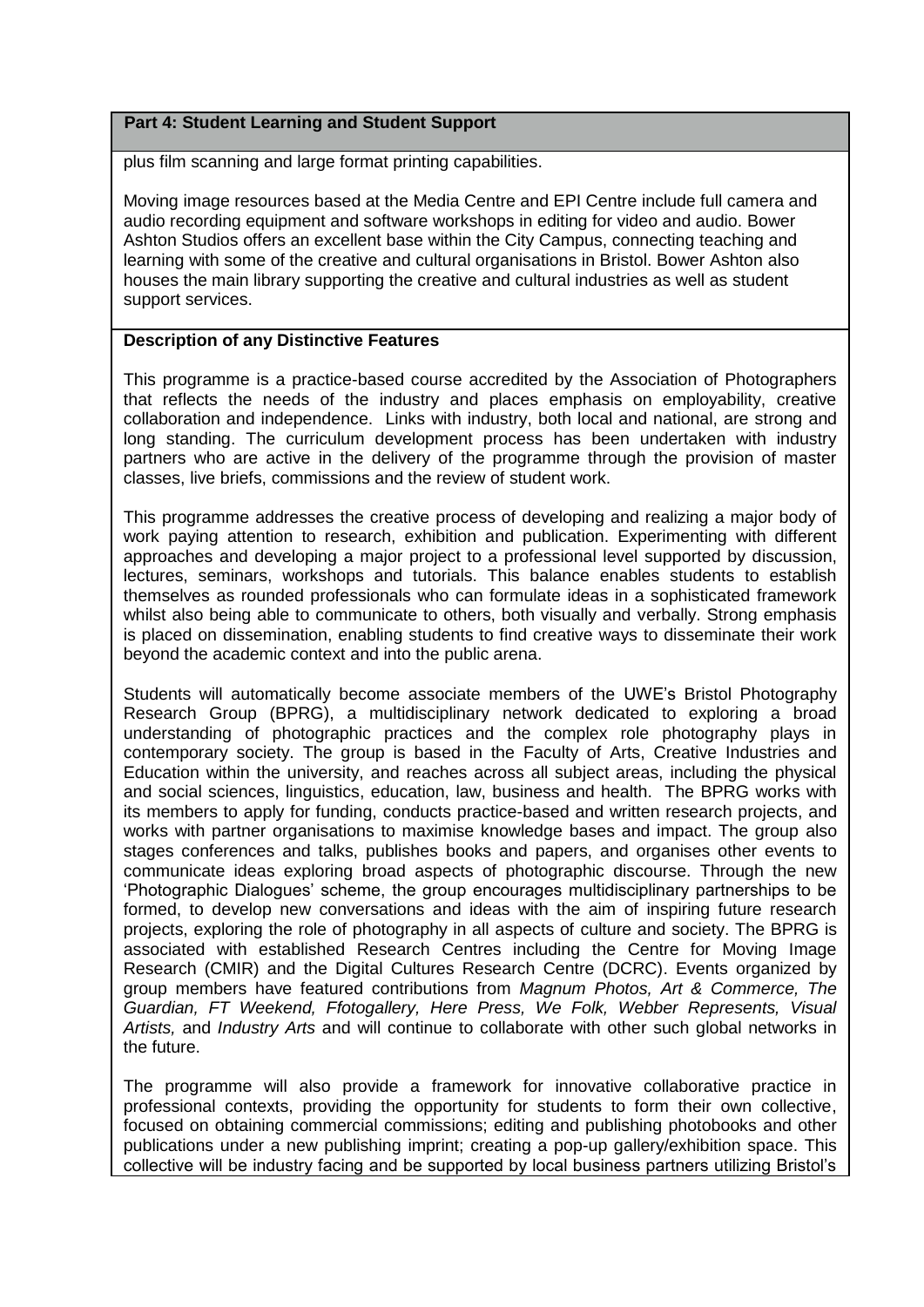## **Part 4: Student Learning and Student Support**

reputation as a city-region with a strong, distinctive cultural identity. It will enable the student cohort to be self-supportive and independent and is unique in comparison to other postgraduate programmes in Photography.

# **Part 5: Assessment**

A: Approved to [University Regulations and Procedures](http://www1.uwe.ac.uk/students/academicadvice/assessments/regulationsandprocedures.aspx)

# **Assessment Strategy**

Assessment strategy to enable the learning outcomes to be achieved and demonstrated:

Assessment strategies within the programme reflect the philosophy of the creative industries based courses within the Faculty where assessment is part of the learning process.

Formative and summative assessments are designed to support the monitoring of progress by both tutors and students and provide an opportunity for students to reflect on their achievements.

Assessment methods include:

- group and individual visual/verbal presentations
- project briefs, planning and illustrated evaluative documents and research reports (including personal project proposals, evidence of critical evaluations).
- project work in development and finished work

Submission types include:

- a body of work (portfolio) which allows for appropriate submissions according to chosen field of photographic practice and alternatives to written submissions are permitted to support both students with particular learning difficulties but also to be commensurate with the needs of their field.
- Research log books which evidence rigorous approaches to research utilizing innovative and traditional methodologies
- Written assignments
- Evaluative Reports

Feedback at regular points throughout the programme provides students with a clear understanding of their progress.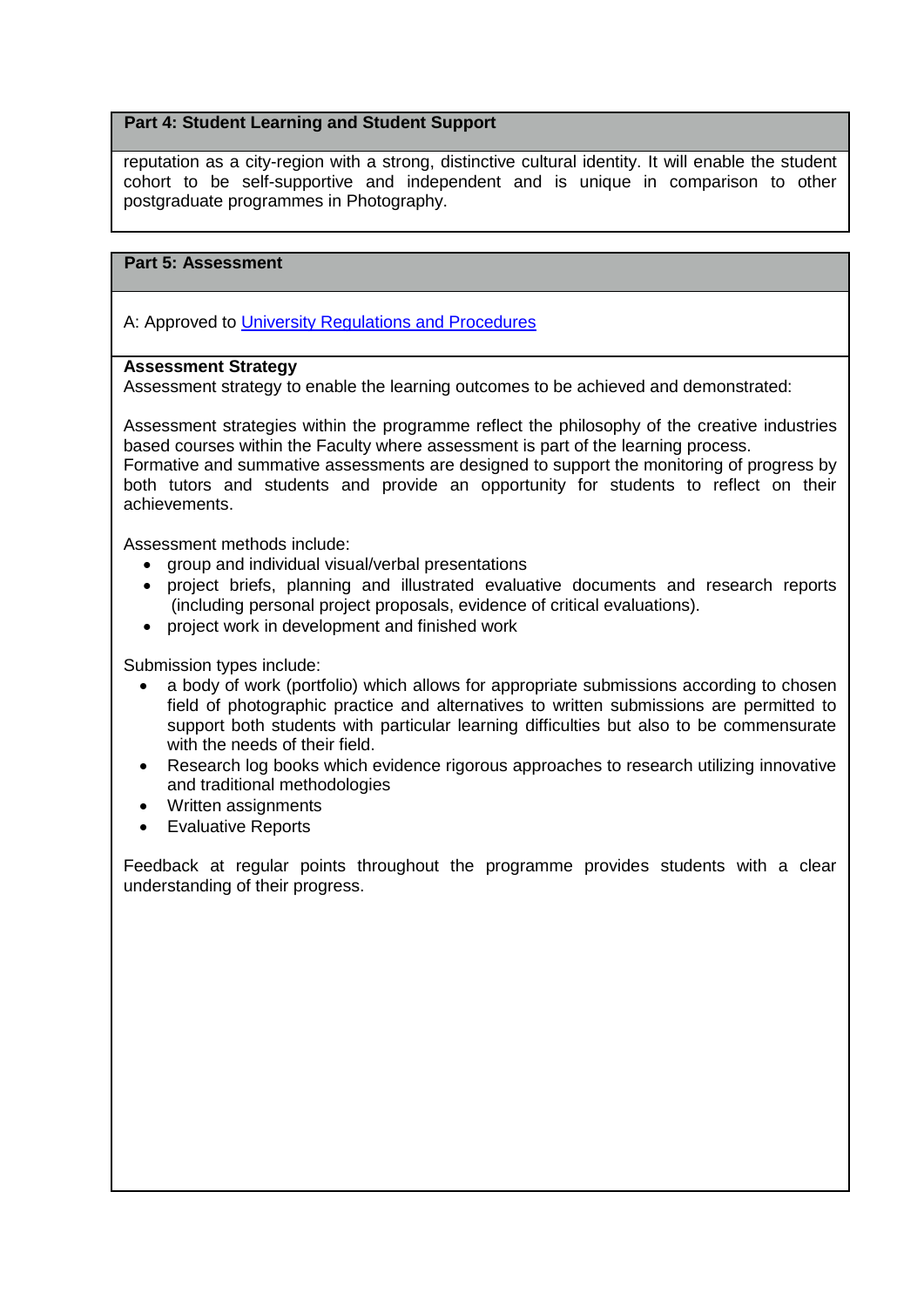**Part 5: Assessment**

### **Assessment Map**

The programme encompasses a range of **assessment methods** including; project portfolio, blog, oral presentation, student team presentations, exhibition display and extended essay. These are detailed in the following assessment map:

|                                                                                                                                          |                                                                                        | Type of Assessment* |                           |                       |                   |                                |                                        |                    |                        |                     |                        |
|------------------------------------------------------------------------------------------------------------------------------------------|----------------------------------------------------------------------------------------|---------------------|---------------------------|-----------------------|-------------------|--------------------------------|----------------------------------------|--------------------|------------------------|---------------------|------------------------|
|                                                                                                                                          |                                                                                        | Unseen Written Exam | Open Book Written<br>Exam | In-class Written Test | Exam<br>Practical | Practical Skills<br>Assessment | and/or presentation<br>Oral assessment | Written Assignment | Report / Project       | <b>Dissertation</b> | Portfolio              |
| <b>Compulsory</b><br><b>Modules</b><br><b>Semester 1</b>                                                                                 | <b>Module No</b><br><b>UALN7D-30-</b><br>M<br>Enquiry and<br>Context                   |                     |                           |                       |                   |                                | A1<br>(30)                             | A2<br>(70)         |                        |                     |                        |
|                                                                                                                                          | <b>Module No</b><br>UALN6X-30-M<br>Developing<br>Practices                             |                     |                           |                       |                   |                                |                                        |                    |                        |                     | A<br>(100)             |
| <b>Compulsory</b><br><b>Modules</b><br><b>Semester 2</b>                                                                                 | <b>Module No</b><br><b>UALN6W-60-</b><br>M<br>Consolidating<br>Practices               |                     |                           |                       |                   |                                |                                        |                    |                        |                     | A2<br>(100)            |
| <b>Compulsory</b><br><b>Modules</b><br><b>Semester 3</b>                                                                                 | <b>Module No</b><br>UALN6Y-60-M<br><b>Dissemination</b><br>in Professional<br>Contexts |                     |                           |                       |                   |                                |                                        |                    | A <sub>2</sub><br>(30) |                     | A <sub>1</sub><br>(70) |
| *Assessment should be shown in terms of either Written Exams, Practical exams, or<br>Coursework as indicated by the colour coding above. |                                                                                        |                     |                           |                       |                   |                                |                                        |                    |                        |                     |                        |

# **Assessment Map for MA Photography**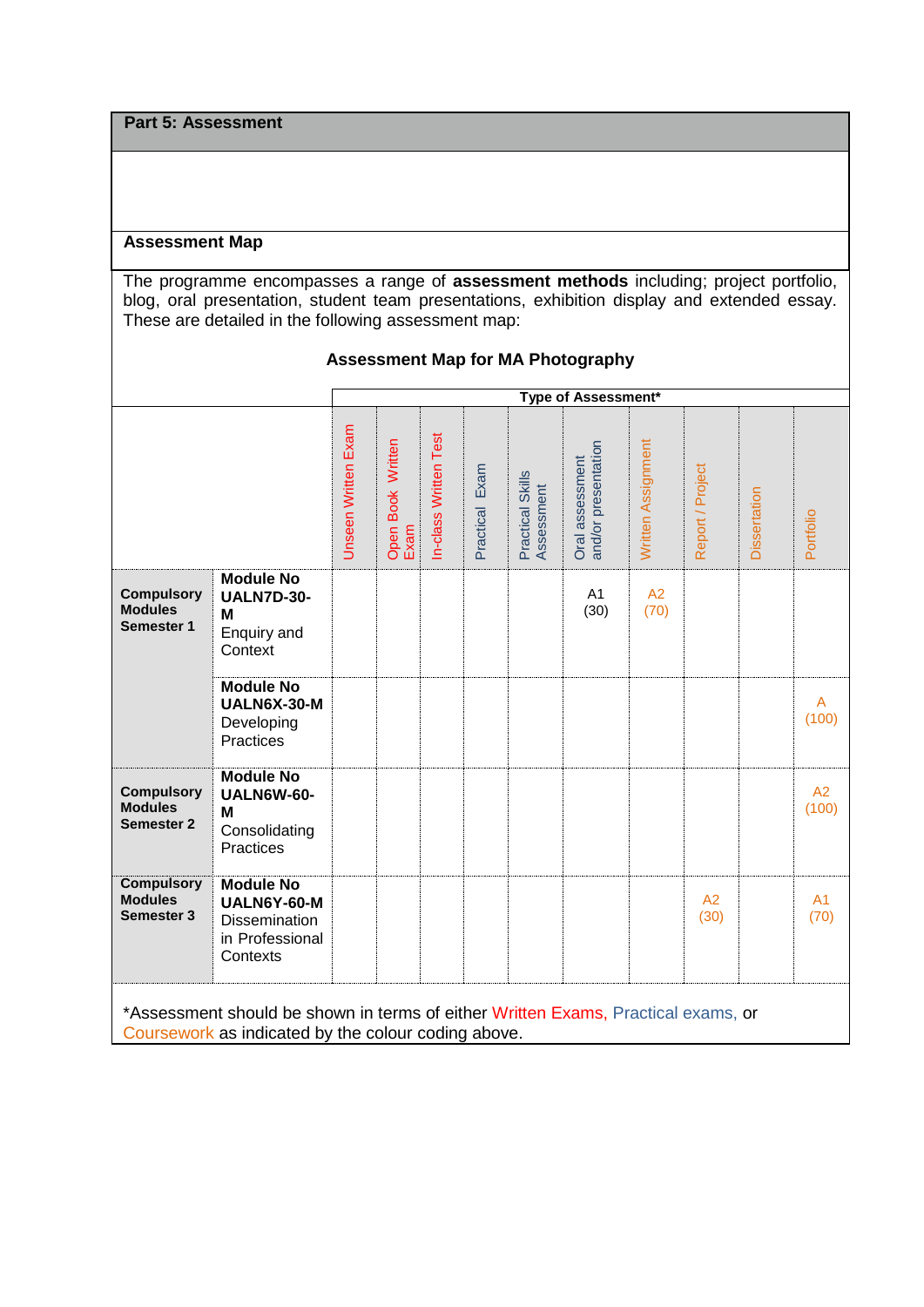# **Part 6: Programme Structure**

This structure diagram demonstrates the student journey from Entry through to Graduation for a typical **full time student**, including: level and credit requirements interim award requirements

module diet, including compulsory and optional modules

| <b>ENTRY</b> |                     | <b>Compulsory Modules</b>                                                                                              | <b>Optional Modules</b> | <b>Interim Awards</b>    |
|--------------|---------------------|------------------------------------------------------------------------------------------------------------------------|-------------------------|--------------------------|
|              |                     | UALN7D-30-M<br>Module name:<br><b>Enquiry and Context</b><br>Semester 1                                                | None                    |                          |
|              |                     | Module number:<br>UALN6X-30-M<br>Module name:<br><b>Developing Practices</b><br>Semester 1                             | <b>None</b>             | PG Cert Photography (60) |
|              |                     | Module number:<br>UALN6W-60-M<br>Module name:<br><b>Consolidating</b><br><b>Practices</b><br>Semester 2                | None                    | PG Dip Photography (120) |
|              | $\boldsymbol{\sim}$ | Module number:<br>UALN6Y-60-M<br>Module name:<br><b>Dissemination in</b><br><b>Professional Contexts</b><br>Semester 3 |                         | MA Photography (180)     |
|              |                     | Year <sub>1</sub><br>Year                                                                                              | Module number:          |                          |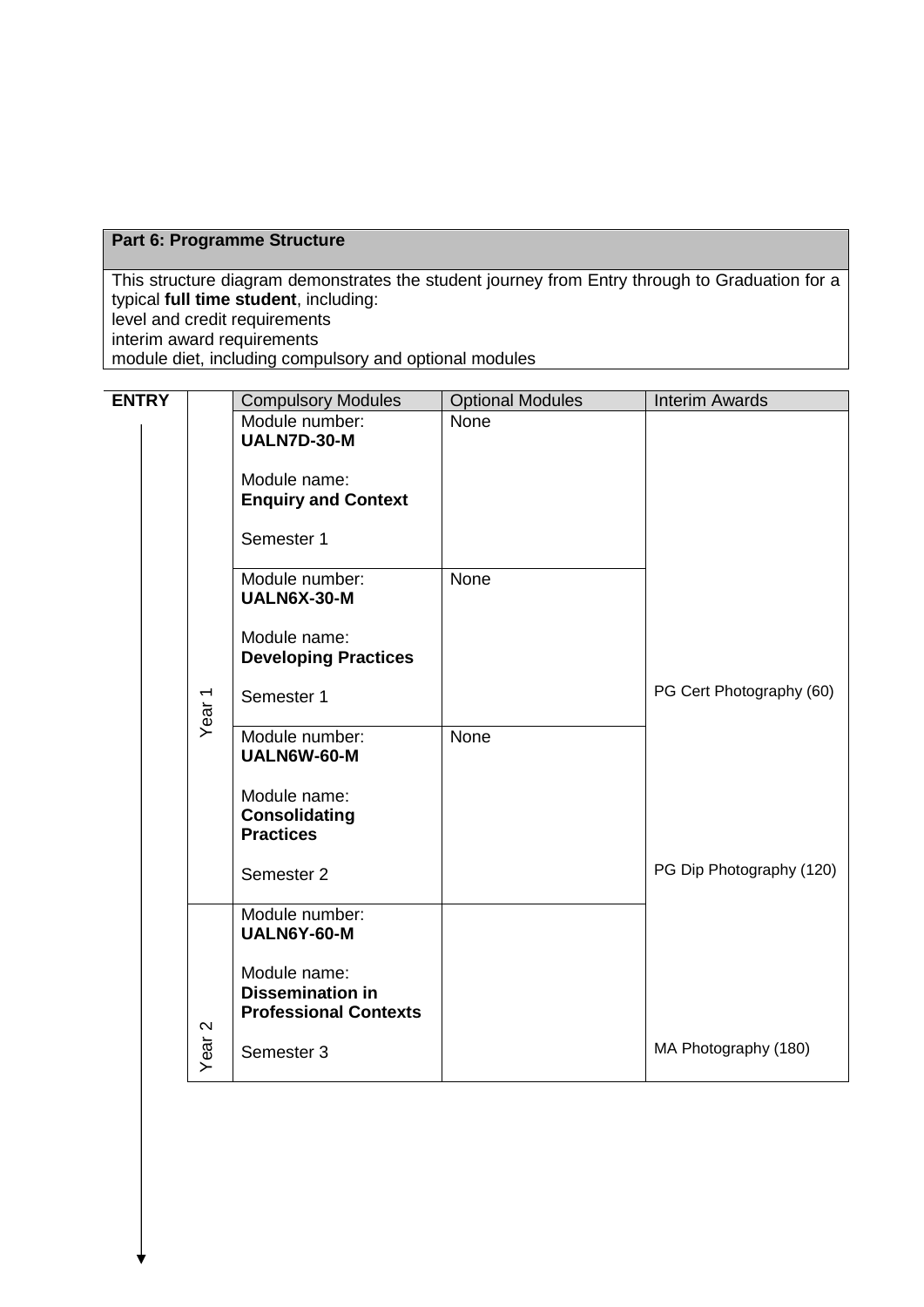#### **GRADUATION**

#### **Part time:**

The following structure diagram demonstrates the student journey from Entry through to Graduation for a typical **part time student.**

Not applicable

## **Part 7: Entry Requirements**

The University's Standard Entry Requirements apply with the following additions/exceptions\*:

\* Prospective students would benefit from a 2:1 grade from a relevant BA Degree Course, but more importantly have a portfolio of work that demonstrates their previous experience (professional or non-professional) and future potential in photographic practice. For prospective international students, an online portfolio of work that demonstrates their

previous experience and future potential in photographic practice, as well as statement of intent (500 words) that proposes what area of interest they intend to pursue during the course.

## **Part 8: Reference Points and Benchmarks**

Description of *how* the following reference points and benchmarks have been used in the design of the programme:

[QAA UK Quality Code for HE](http://www.qaa.ac.uk/assuringstandardsandquality/quality-code/Pages/default.aspx) National qualification framework Subject benchmark statements [SEEC Credit Level Descriptors for HE](http://www.seec.org.uk/seec-credit-level-descriptors-2010-revised-2004/)

#### **Subject Benchmarks:**

There are no QAA benchmark statements for Photography at M Level but the programme is grounded in the defining principles of Art and Design benchmark statement (particularly creativity, aesthetic sensibility, intellectual and critical enquiry, team working, variety of research modes and personal reflective learning). Curriculum content, development, progression, teaching and learning approaches within this programme are in line with QAA subject benchmark recommendations for Art and Design. This includes the breadth and depth of knowledge being offered, the coherence of the programme's structure, and the use of a wide range of teaching and learning models and assessment practices.

### **SEEC Credit Level Descriptors:**

The learning outcomes, curriculum design and assessment criteria of the programme have been designed with reference SEEC descriptors for M level (Level 7).

### **Association of Photographers**

This course is affiliated with the leading professional body for photographers in the UK and beyond, the [Association of Photographers \(AOP\),](http://www.the-aop.org/) which promotes good professional practice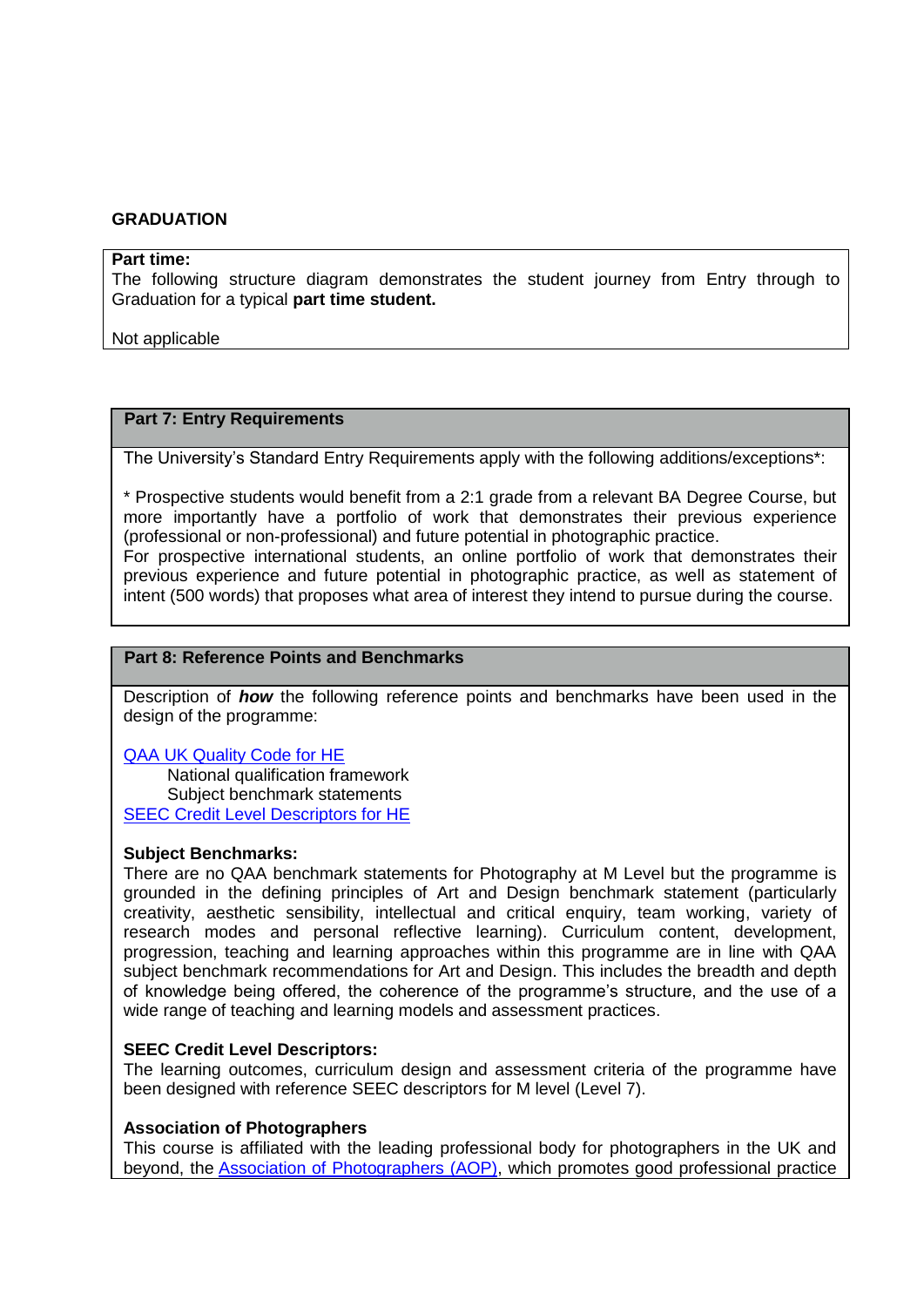## **Part 8: Reference Points and Benchmarks**

and protects the intellectual property rights of its member practitioners. The affiliation is testament to the Department's commitment to professional practice.

## **Creative Skillset**

The course has referred to the National Occupational Standards for Photo Imaging set out by Creative Skillset and adheres to these standards [http://standards.creativeskillset.org/standards/photo\\_imaging](http://standards.creativeskillset.org/standards/photo_imaging)

### **University strategies and policies:**

MA Photography fits in with University's 2020 strategy in the following ways:

**Strategic Partnerships, connections and networks:** it will build on and enhance existing working relationships with industry partners in Bristol and the South West, including: Royal Photographic Society; IC Visual Labs; Bristol Museums, Galleries and Archives; Knowle West Media Centre; Ffotogallery (Cardiff); Taxi (leading regional design agency); Martin Parr Foundation and nationally: Association of Photography; Creative Skillset; Arts Council; BBC; Financial Times. The award will also create new connections with industry networks and partnerships by forming a distinctive and dynamic photographic collective offering students the opportunity of work experience and commissions in collaboration with regional and national design, marketing, advertising agencies and newspapers. The opportunity to operate within this innovative framework for collaborative practice in professional contexts will be one of defining marketing attributes of the course and will differentiate UWE's academic activity from other MA Photography courses, and will enhance the reputation and sustainability of the course and the University.

**Research with impact:** academic staff in Photography produce strong professional practice and research projects leading to national and international standard outputs, which underpin the learning and teaching. The programme will enable staff to build research capacity and outputs in three ways:

- an additional staff member will be recruited for the MA and research reputation will be an essential condition of this appointment.
- MA students will propose a research agenda at the beginning of their studies, in the knowledge that the academic staff has the expertise to support excellence in the field.
- MA students will automatically become associate members of UWE's Bristol Photography Research Group; students will feed into this group and the group will feed into the MA.

This approach will make an important contribution to practice-based research within the Department as well as ACE Faculty and the wider university.

**Ready and able graduates:** recent graduates from the BA programme have benefited from a range of relevant work placements: e.g. Rankin Studios; Sunday Times; We Folk Agency. At M-level, students' employability will be supported by exposing them to a range of markets and practices, via the creation of a collective, as above. This collective will consist of a number of different industry facing enterprises; a publishing imprint; a public-facing (pop-up) gallery; an agency collective, that MA students (under the tutelage of the programme's academic staff and industry partners) will manage and expand thus giving them real world industry experience and allowing them to make a positive academic and economic contribution to Bristol and the wider region.

**Outstanding learning:** The MA will build upon the successful practice-led focus of our BA (Hons) Photography, enhancing students' ability to produce intensive, well researched and well crafted outputs, and to contextualise this work effectively. Through a structured pedagogic